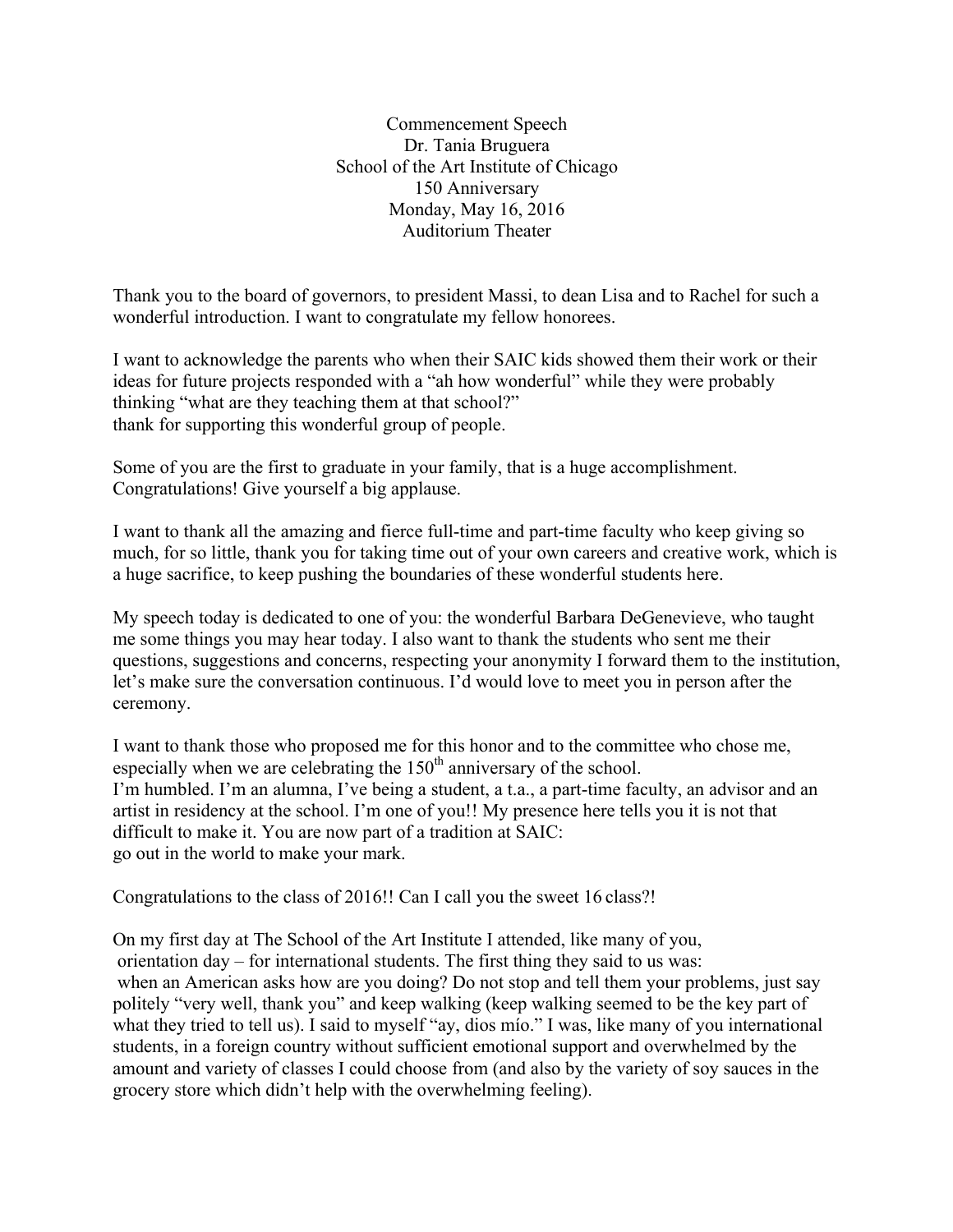But the real reason to be overwhelmed was that my life was in my hands.

In the years here, I found lifetime friends (including some professors), I understood by contrast, by confrontation, by admiration, by reading, or by osmosis, who I was and what really matters to me. The conversations we started right here, continued long after graduation, so I want to reassure you that today is not a commencement, but a continuation.

During my years here I got a lot, there were many opportunities to grow. Part of that growth came out of feeling misunderstood, I felt that things where not built for me. As a Person of Color and an international student I felt that it was too hard (I was not even sure I would finish the first semester) and on top of it I felt that my identity was in jeopardy. It was at some point frustrating when some of my projects were seen through cultural and political lens and traditions I did not identified with or that I didn't even knew existed for that matter, for others such hardships were located in their gender social class or the burden of high loans.

Yes, it was hard, but I tell you now, the school is just a sampling of what is out there and those were exercises that shaped the artist I am today and they will shape each of you too.

What you do not know yet, is that you are now ready to give an answer to similar challenges in the world, precisely because you encountered them and fought them here first. This was the hardest part in the battle and you made it!! You are here today!

Never forget the things you wanted to change (for yourself or for your community) while you were a student, those are the things you care the most about and those are the things you should be fighting to change once you hold your diploma in your hands.

After today you will be unpacking all the knowledge and the experience this place gave you and you will start to recognize the wonderful things you got out of it, (it may take some time, be patient) especially you will recognize your own transformation, you will find out how strong, how independent and qualified you are to be your own self.

Many of you wrote asking how to succeed now that you are entering the 2.0 version of what you have done so far. Often success is confused with money,

respectability, a place in an institution (whether it is a gallery or a good job). Success is often confused with power, with being above and at a distance from others. Sometimes people think success is like the flu, contagious, so they stand close to those who have it, in hopes that they catch it. But success is not something others decide for you, it is not a finish line you have to arrive at, it is not a path that is equal for all.

Success is not material or external to you, it is the peace you feel when you are proud of the work you have done.

Success is knowing what you are doing your work for? It is when you are able to see yourself, when you are proud of yourself even when others cannot see yet why.

Success is doing your work under any circumstance and to be inspired by every circumstance. It is to be true to yourself.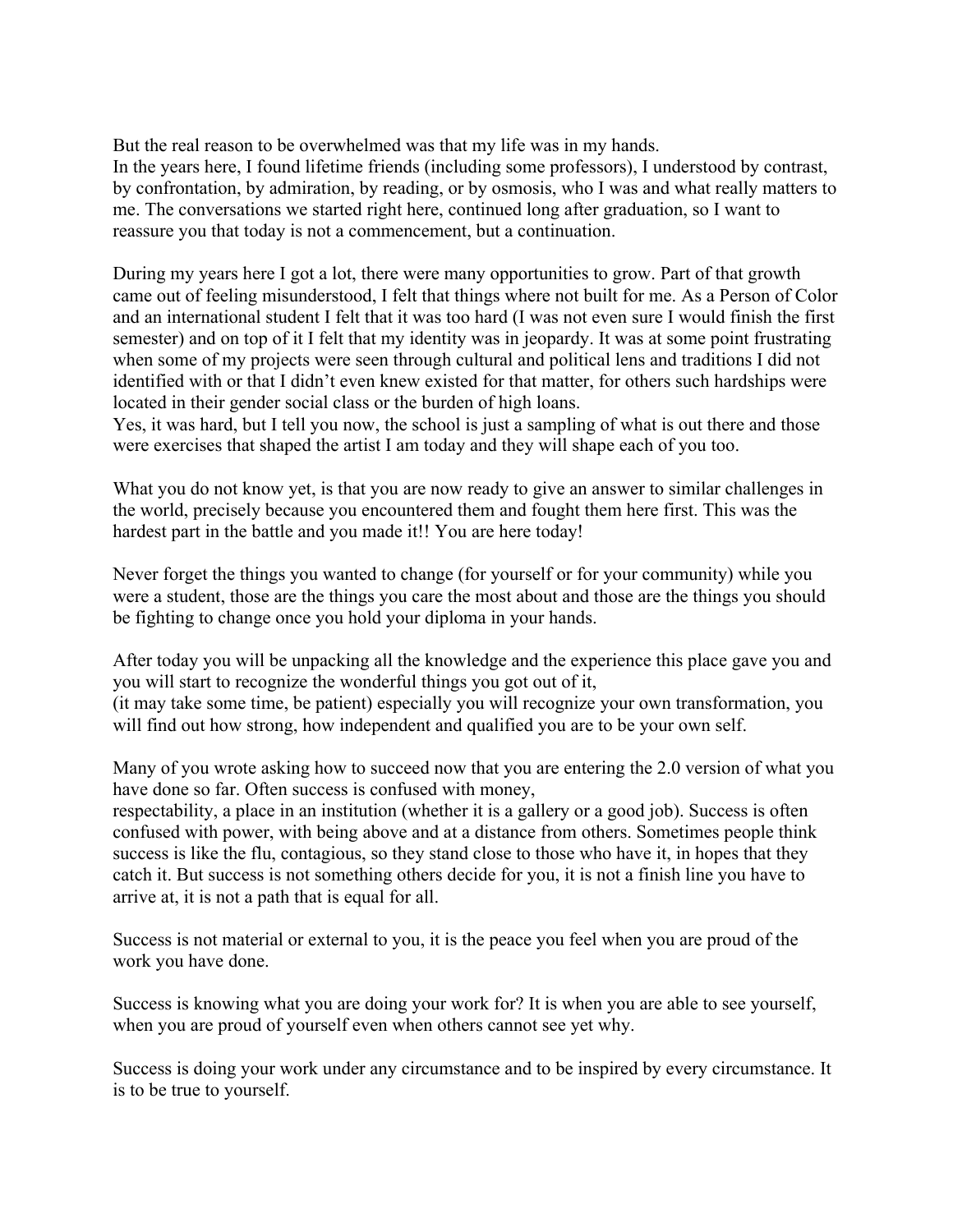Success is doing what is good for your art even when it is not good for your career.

Success is understanding that even when life is not pure you will try to have your soul untouched.

Success is to enjoy other people's success.

It is to find your community and sometimes it is to build your community.

It is to have an inspiring creative dialogue with someone for years.

Success is the ability to be in awe in front of a wonderful artwork after seeing so much art.

It is not to become cynical with yourself.

Success is to remain modest even when you receive the highest of honors because while people see what you have done you are seeing all that is still ahead to be done.

Success is knowing what your work needs and pursuing it while remaining curious.

It is to understand and respect the rhythm of your work.

Success is when someone remembers your work because it changed them (whether it's a class you gave; an artwork you exhibit or a text you wrote).

Success is understanding the difference between "making" art, teaching, designing, writing, administrating and being an artist, a professor, a writer, an administrator.

Success is enjoy serving others without expecting anything in exchange.

It is to treat everybody equally.

Success is to be able to hear criticism without offense.

Success should be on your own terms and it should be whatever it means to you, remember to be the best you can at what you do but never forget to be a good person because we do not need more asshole artists, sorry.

But real success is not to be interested in success. It is not easy, it took me a long time to think this way, I had to unlearn all society expected from me in order to be able to learn what I expected of myself.

I will give you only two examples out of the many many many I have, of times when I did things the "wrong" way in the eyes of others but I thought they were the right decision for my work.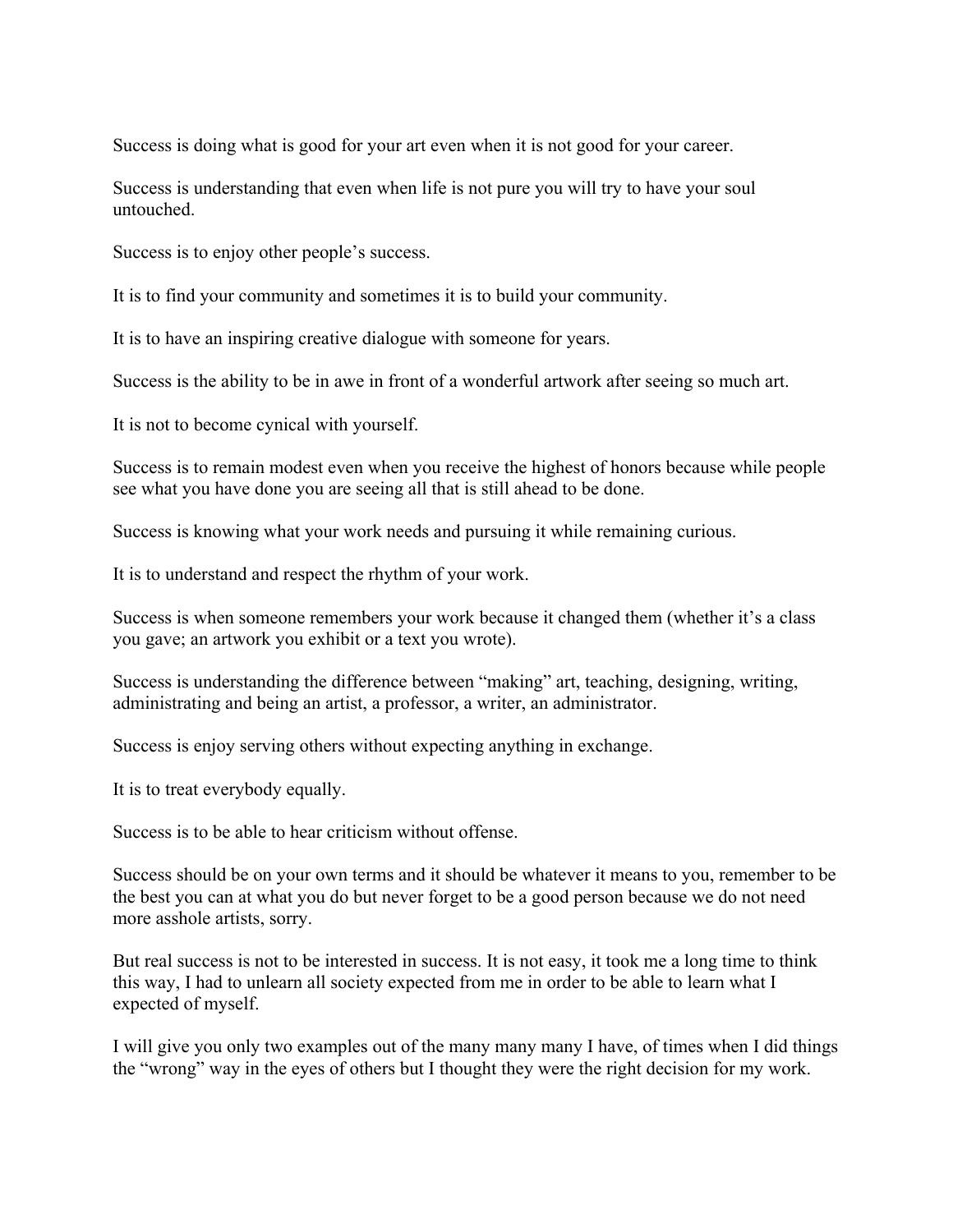The first one was precisely when I decided to come to study at the School of the Art Institute of Chicago.

I applied six years after I graduated from the Instituto Superior de Arte in Cuba, by then I was already an artist who was exhibiting internationally, I had already received a Guggenheim fellowship and was an artist in residency at SAIC itself.

I know, it is not the way people do it but I had arrived to a moment in my work where I felt stuck, the artistic community I was part of in Cuba was too satisfied with the reception of the work they were doing, it was hard to have any critical feedback, I felt I was not growing. Moreover, I never studied performance art and here I found a department focusing on what I loved, I had found heaven so I applied to it. Meanwhile in Cuba I was made fun off, I was not understood because people felt my action was a comment on theirs (which it was not) so I was called silly and was criticized for not spending more time producing art for exhibitions or selling my work like the rest of the community. Well, it is also important that you understand which community fits you. Now I can say with pride that a few years later more and more Cuban artists are studying their masters abroad. Today I am a better artist because I heard what my work asked for above the conventions of a career, over the expectation of what is "correct". Don't be afraid to take risks. Don't be afraid to do things you do not know what the result would be, if they move you and if they feel urgent. Pursue what makes you grow!

Another example is when after *Documenta* I decided to go back to Cuba to start a school for performance as well as politically and socially engaged art which demanded all my energy and focus. The "correct" path would have been to pursue profiting from the "success" of my piece in Kassel to find galleries and sales and more exhibitions opportunities, becoming a "successful" artist. Instead I disappeared from the international art world for some years I even had to stop showing my work at some point because the project took all my creativity my energy but I created a community of people I wanted to have a conversation with, and today these are great and successful artists in their own rights but more than anything they are my friends. After 7 years, when we decided to close the project, people started to write about it for books, other places in Latin America were inspired and artists and critics started their own and alternative schools. I had the wonderful honor to conduct the inaugural workshop in two of them. I never did this project for recognition, I did it out of frustration. Frustration with the international art world's lack of commitment on social and political issues. I did it out of the growing influence of the art market in Cuba. I transformed my frustration, my anger, my deception into art. You need to be true to what you believe is necessary. Do your work for the urgencies of today but set your expectation for recognition (if you really need this) 50 years from now, believe me, it takes a lot of pressure out, it makes you free and it makes the joy of doing your work greater. And who knows, maybe 50 years from now recognition doesn't seem that important to you anyways.

You will find that there are as many ways to "make it" as there are each of you. Go for the DIYW: Do it Your Way. Do not wait for the institutions, if what you want is not there, create it, do your own galleries, your own schools, your own books, create your own community.

But be assured that this community is already here today, you already have it. You are now part of a global network, so students do not fear, there will always be an SAIC alumni around.